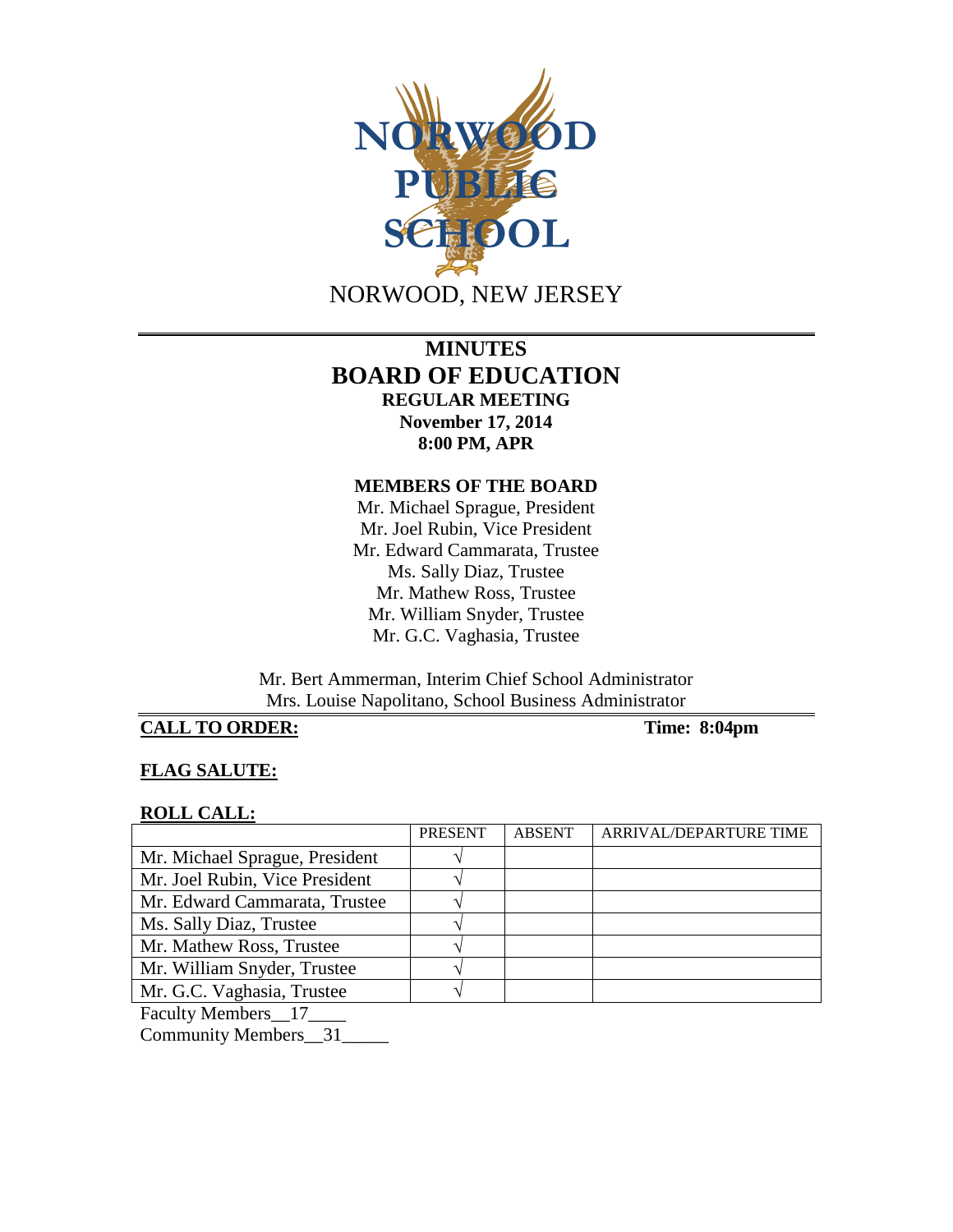# **OPEN PUBLIC PORTION MEETING ACT STATEMENT:**

Pursuant to the Open Public Meetings Act, Chapter 231, Laws of New Jersey 1975, notice of this meeting, its date, time and place have been posted on the Board's official bulletin board, and it has been delivered to The Record newspaper circulated in the District at least 48 hours prior to the time for this meeting. The Board will meet in executive session immediately following to discuss personnel and contractual matters.

### **DISCUSSION OF CORRESPONDENCE:**

### **INFORMATIONAL ATTACHMENTS:**

- November 2014 Calendar (Attachment A)
- November Enrollment Report (Attachment B)
- November Child Study Team Student Count (Attachment C)

#### **MEETING CALENDAR**

| <b>Date</b>       | <b>TIME</b> | <b>PLACE</b> | <b>PURPOSE</b>          |
|-------------------|-------------|--------------|-------------------------|
| November 18, 2014 | 7:30PM      | Library      | <b>Special Meeting</b>  |
| December 15, 2014 | 7:30        | APR          | <b>Combined Meeting</b> |
|                   |             |              |                         |

### **PRESIDENT'S STATEMENT:**

### **COMMITTEE REPORTS:**

- **1. Finance Committee**-Mr. Sprague, Chair The Committee met with the Auditor and there is no corrective action plan or findings. Discussed the Budget and that there will be no major changes in the upcoming budget year.
- **2. Building & Grounds**-Mr. Cammarata, Chair Will have a meeting in December to go over maintenance issues and a Long Range Facilities Plan.
- **3. Negotiations/Performance & Evaluation**-Mr. Rubin, Chair
- **4. Curriculum/Technology/Policy**-Mr. Ross, Chair
- **5. School Business Administrator-**Mrs. Napolitano
- **6. Chief School Administrator**-Mr. Ammerman Mr. Ammerman congratulated the Norwood Soccer Team for Winning the 2014 Northern Valley Championship. Mr. Bomzer said they defeated an undefeated team. Mr. Bomzer read the players names as they shook hands with the Board Members. Mr. Ammerman also congratulated Perry Gatanos for taking 2<sup>nd</sup> place in a Cross Country Meet.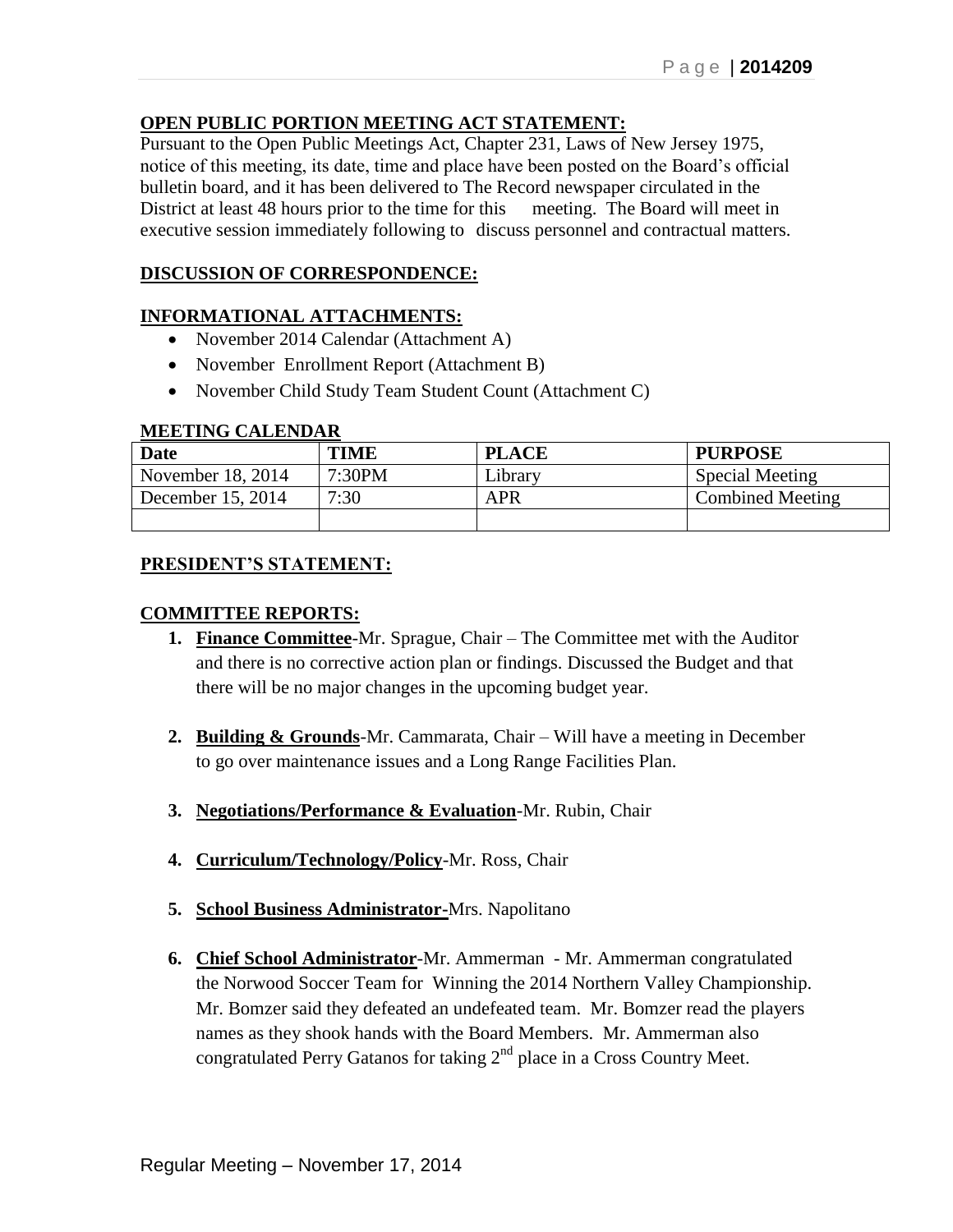# **ACTION ITEMS:**

# **I. APPROVAL OF MINUTES** BE IT RESOLVED, that the Motion to Approve the Minutes of:

October 06, 2014 – Work Session and Executive Session October 13, 2014 – Special Meeting October 14, 2014 – Special Meeting October 16, 2014 – Special Meeting October 20, 2014 – Regular Meeting and Executive Session

Moved by: Ms. Diaz Seconded by: Mr. Rubin Vote: All In Favor

| <b>BOARD MEMBER</b>            | <b>AYE</b> | <b>NAY</b> | <b>ABSTAINED</b> | <b>ABSENT</b> |
|--------------------------------|------------|------------|------------------|---------------|
| Mr. Michael Sprague, President |            |            |                  |               |
| Mr. Joel Rubin, Vice President |            |            |                  |               |
| Mr. Edward Cammarata, Trustee  |            |            |                  |               |
| Ms. Sally Diaz, Trustee        |            |            |                  |               |
| Mr. Mathew Ross, Trustee       |            |            |                  |               |
| Mr. William Snyder, Trustee    |            |            |                  |               |
| Mr. G.C. Vaghasia, Trustee     |            |            |                  |               |

# **II. ADMINISTRATIVE COMMITTEE**

BE IT RESOLVED, pursuant to the recommendation of the Chief School Administrator, the Administrative Committee recommends the following resolution(s):

Motion to approve Administrative items " $A1 - A17$ " Moved by: Ms. Diaz Seconded by: Mr. Rubin Vote: All In Favor

| <b>BOARD MEMBER</b>            | <b>AYE</b> | <b>NAY</b> | <b>ABSTAINED</b> | <b>ABSENT</b> |
|--------------------------------|------------|------------|------------------|---------------|
| Mr. Michael Sprague, President |            |            |                  |               |
| Mr. Joel Rubin, Vice President |            |            |                  |               |
| Mr. Edward Cammarata, Trustee  |            |            |                  |               |
| Ms. Sally Diaz, Trustee        |            |            |                  |               |
| Mr. Mathew Ross, Trustee       |            |            |                  |               |
| Mr. William Snyder, Trustee    |            |            |                  |               |
| Mr. G.C. Vaghasia, Trustee     |            |            |                  |               |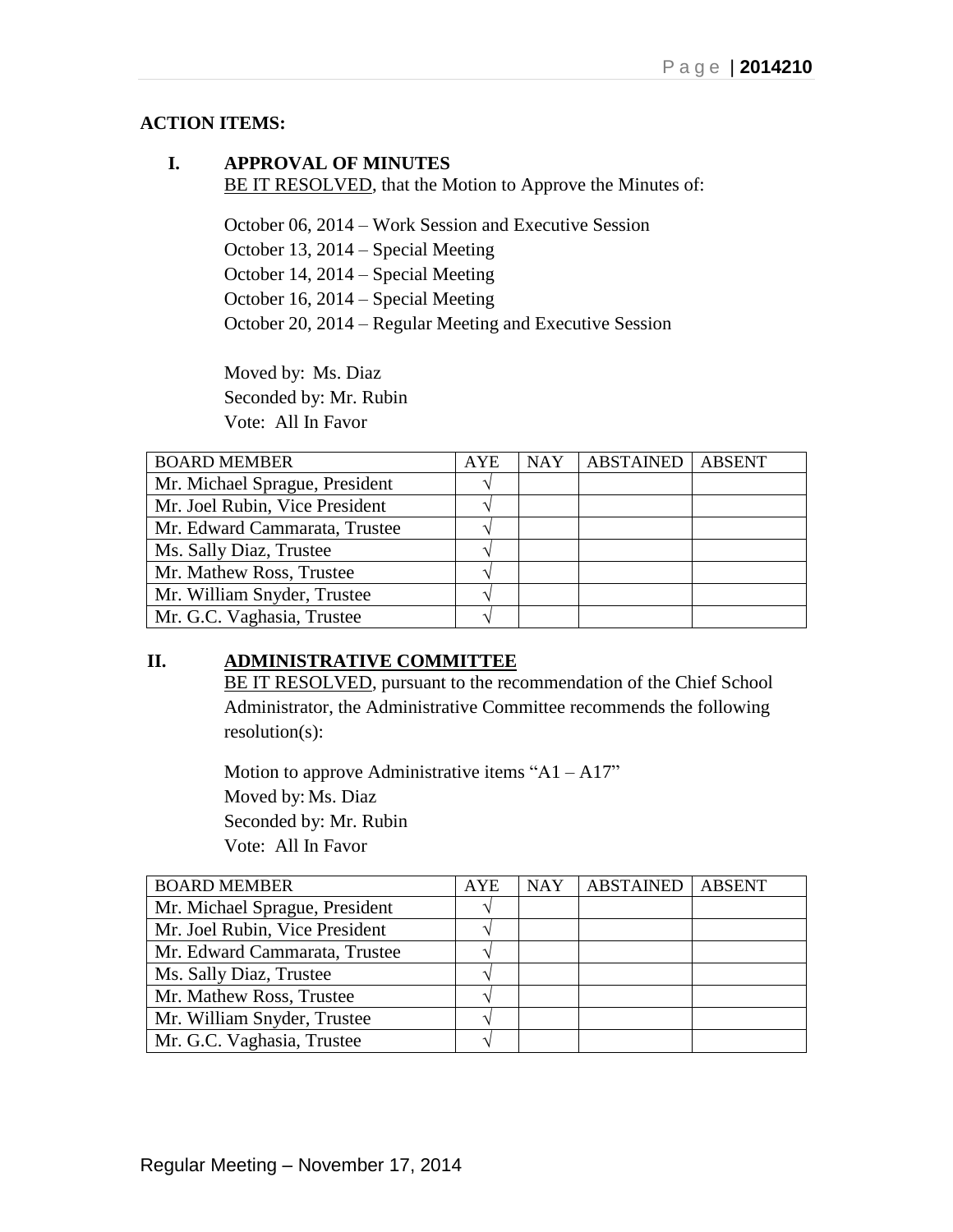# **A1. Harassment, Intimidation and Bullying**

approve, as per the Chief School Administrator's report, the following HIB Report for October 2014 as they relate to HIB Policy #5131.8: Reported Cases: 2 (2014-2015 #2 & 2014-2015 #3) Number of Cases open: 0 Number of Cases closed: 2 Number of Incidents determined to be HIB: 2

# **A2. Fire and Security Drills**

post-approve the following fire and security drills for the month of October: Fire Drill – October 3, 2014 Security Drill – October 27, 2014

# **A3. CST Services/Placements (Enclosure 1)**

approve the child study team services/placements as per Enclosure 1.

# **A4. Workshop/Conference**

approve and post-approve the following conferences/workshops:

| Name:       | Ann Alberti                        |
|-------------|------------------------------------|
| Conference: | <b>Literacy Leaders Motivation</b> |
| Location:   | Paramus, NJ                        |
| Date:       | 10/1/14                            |
| Cost:       | \$.00                              |
| Name:       | Chelsea Kritzer                    |
| Conference: | Go Math                            |
| Location:   | Haworth, NJ                        |
| Date:       | 10/16/14                           |
| Cost:       | \$.00                              |
| Name:       | Ann Alberti                        |
| Conference: | <b>Literacy Coaching Meeting</b>   |
| Location:   | Paramus, NJ                        |
| Date:       | 10/20/14                           |
| Cost:       | \$.00                              |
| Name:       |                                    |
|             | <b>Mark Meyers</b>                 |
| Conference: | Fire Code & Sprinklers             |
| Location:   | Parsippany, NJ                     |
| Date:       | 10/21/14                           |
| Cost:       | \$.00                              |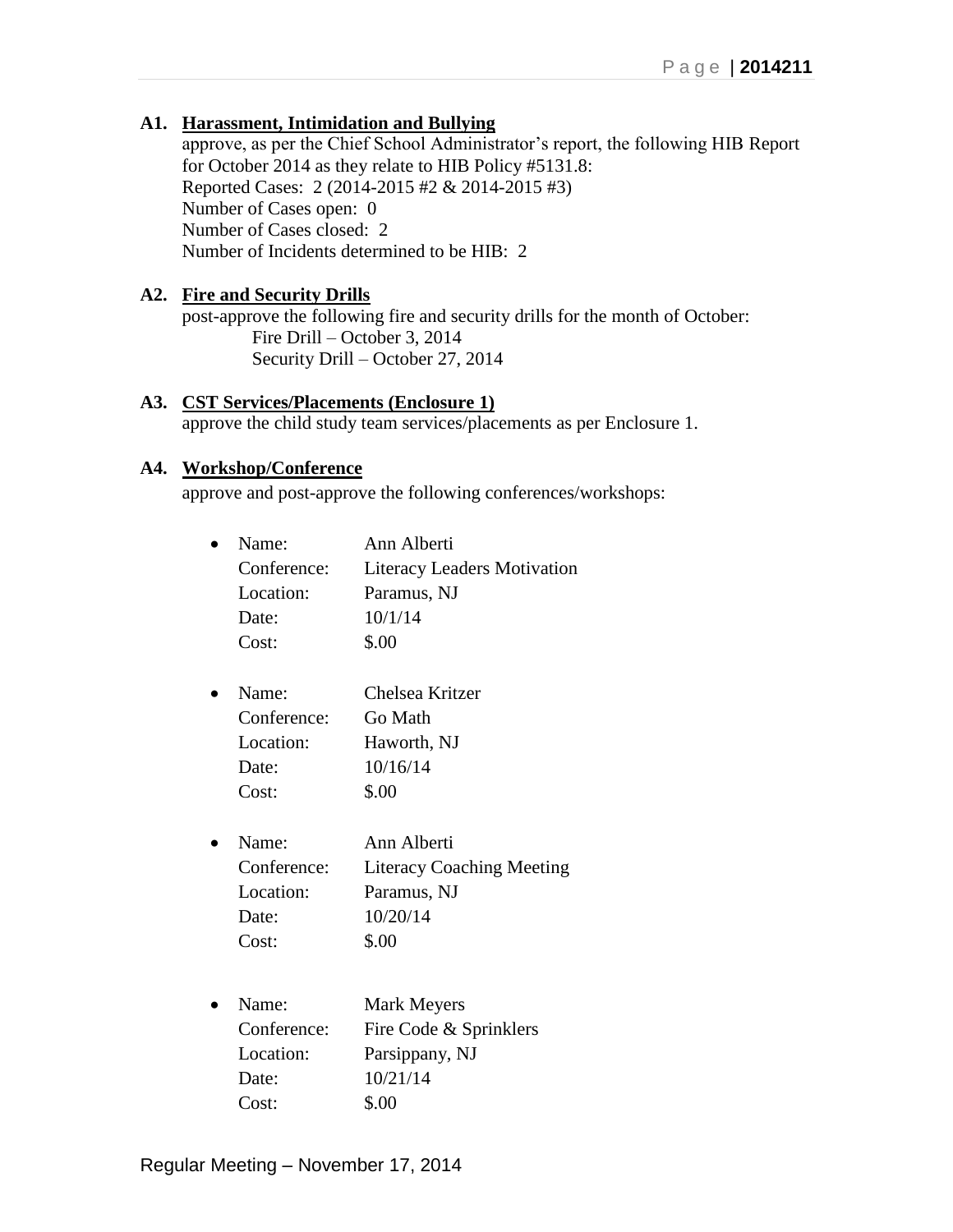| Name:       | Sara Pulgrano                                |
|-------------|----------------------------------------------|
| Conference: | Classroom Leadership                         |
| Location:   | Northern Valley Curriculum Center            |
| Date:       | 10/23/14                                     |
| Cost:       | \$.00                                        |
| Name:       | Jordan Henshaw                               |
| Conference: | Social Skills in the Classroom               |
| Location:   | Northern Valley Curriculum Center            |
| Date:       | 10/27/14                                     |
| Cost:       | \$.00                                        |
| Name:       | <b>Alison Griffith</b>                       |
| Conference: | Coaching Visit through NVCC                  |
| Location:   | Northern Valley, Old Tappan                  |
| Date:       | 10/29/14                                     |
| Cost:       | \$.00                                        |
| Name:       | Nicole Hill & John Pontrella                 |
| Conference: | Differentiating Instruction Using Technology |
| Location:   | Northern Valley Curriculum Center            |
| Date:       | 10/29/14                                     |
| Cost:       | \$.00                                        |
| Name:       | Nicole Hill                                  |
| Conference: | Algebra I Meeting                            |
| Location:   | Demarest, NJ                                 |
| Date:       | 10/30/14                                     |
| Cost:       | \$.00                                        |
| Name:       | Jamie Kopf                                   |
| Conference: | <b>Informational Writing</b>                 |
| Location:   | Northern Valley Curriculum Center            |
| Date:       | 10/30/14                                     |
| Cost:       | \$.00                                        |
|             |                                              |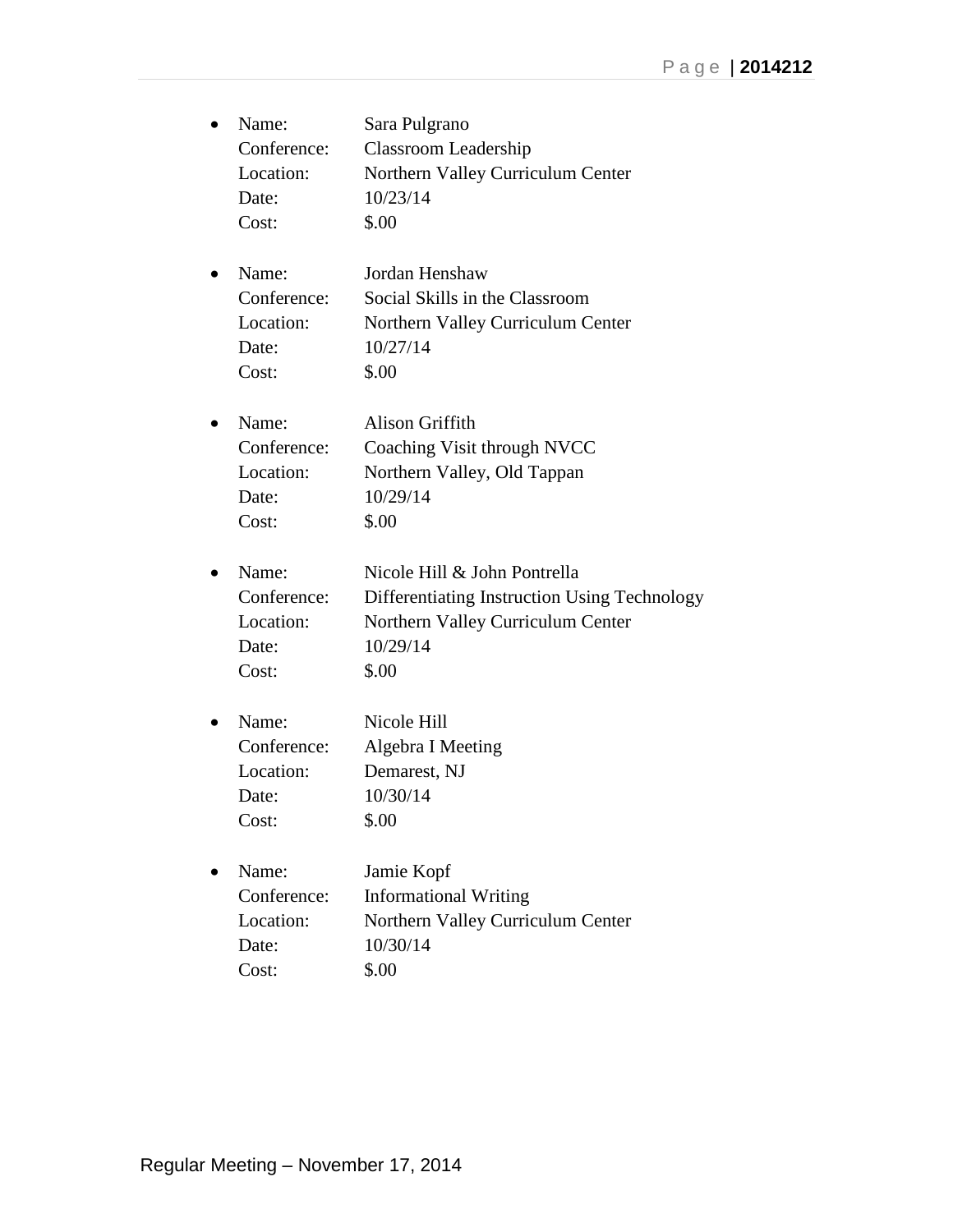| $\bullet$ | Name:       | Lynne DiGiorgio, Jamie Kopf, Marianne Morris         |
|-----------|-------------|------------------------------------------------------|
|           | Conference: | <b>Balanced Literacy Prep for PARCC</b>              |
|           | Location:   | Northern Valley Curriculum Center                    |
|           | Date:       | 11/3/14                                              |
|           | Cost:       | \$.00                                                |
| $\bullet$ | Name:       | Dana Sir                                             |
|           | Conference: | <b>Gang Awareness</b>                                |
|           | Location:   | Paramus, NJ                                          |
|           | Date:       | 11/3/14                                              |
|           | Cost:       | \$.00                                                |
| $\bullet$ | Name:       | Lisa Mazurek                                         |
|           | Conference: | <b>Social Studies Curriculum Writing</b>             |
|           | Location:   | Northern Valley Curriculum Center                    |
|           | Date:       | 11/5/14                                              |
|           | Cost:       | \$.00                                                |
| $\bullet$ | Name:       | Fran Orefice & Gina McCormack                        |
|           | Conference: | PARCC Planning & Scheduling                          |
|           | Location:   | HoHoKus, NJ                                          |
|           | Date:       | 11/5/14                                              |
|           | Cost:       | \$.00                                                |
| $\bullet$ | Name:       | Patricia McGee                                       |
|           | Conference: | Google Doc                                           |
|           | Location:   | Northern Valley Curriculum Center                    |
|           | Date:       | 11/11/14                                             |
|           | Cost:       | \$.00                                                |
|           | Name:       | Grace Brigida, Christie DeStefano, Lauren Rondinelli |
|           | Conference: | Observation @ NVOT-Step Program & transition for     |
|           |             | curriculum & placement                               |
|           | Location:   | Old Tappan, NJ                                       |
|           | Date:       | 11/13/14                                             |
|           | Cost:       | \$.00                                                |
|           |             |                                                      |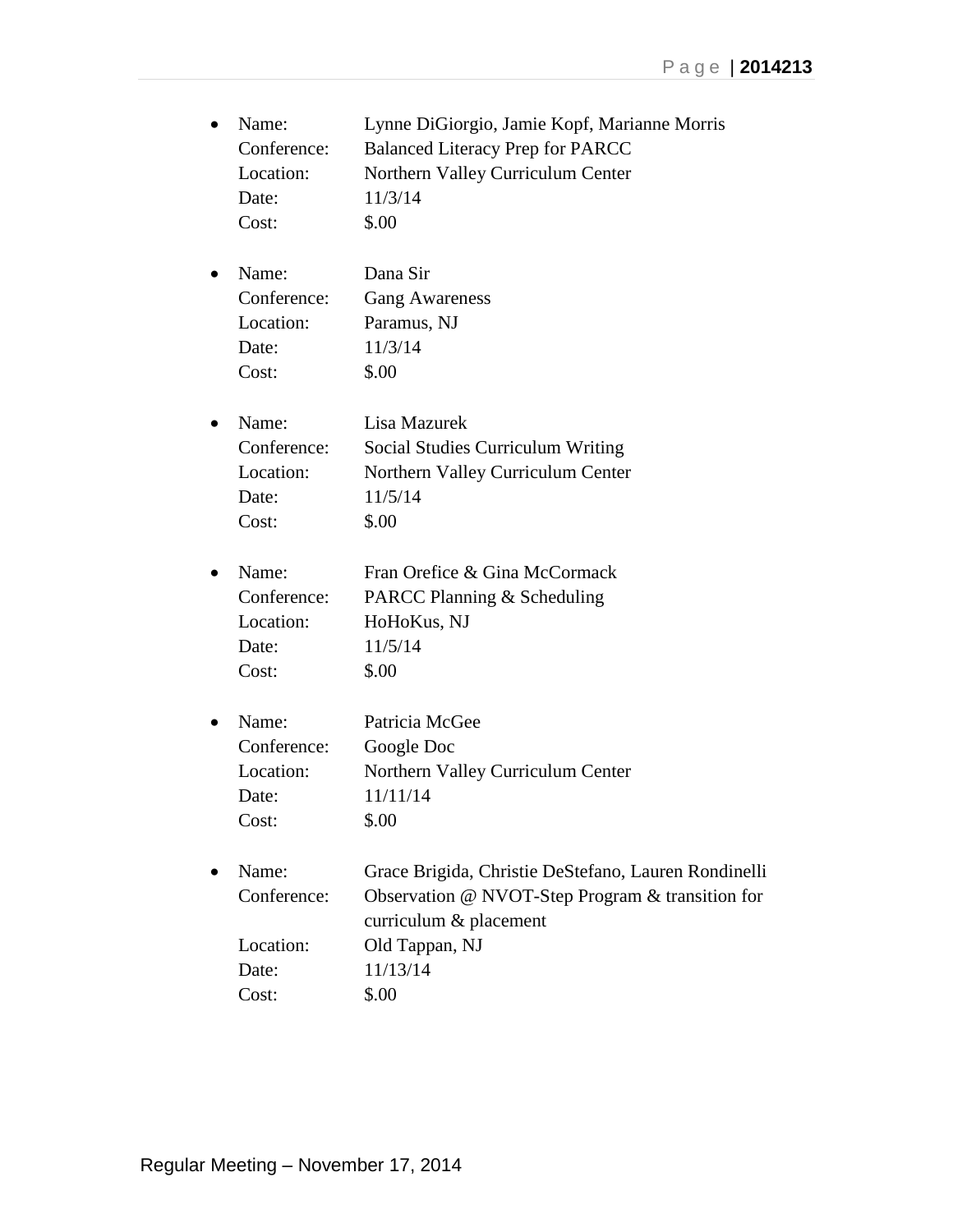| $\bullet$ | Name:       | Patricia McGee, Lisa Mazurek                                                                           |
|-----------|-------------|--------------------------------------------------------------------------------------------------------|
|           | Conference: | <b>Informational Writing</b>                                                                           |
|           | Location:   | Old Tappan, NJ                                                                                         |
|           | Date:       | 11/14/14                                                                                               |
|           | Cost:       | \$.00                                                                                                  |
| $\bullet$ | Name:       | Marie Cooper                                                                                           |
|           | Conference: | Creative Image: Photoshop Image Editing & Effects                                                      |
|           | Location:   | Northern Valley Curriculum Center                                                                      |
|           | Date:       | 11/17/14                                                                                               |
|           | Cost:       | \$.00                                                                                                  |
| $\bullet$ | Name:       | Megan O'Neill                                                                                          |
|           | Conference: | <b>Branching Minds for Intervention Team Referrals</b>                                                 |
|           | Location:   | Harrington Park, NJ                                                                                    |
|           | Date:       | 11/19/14                                                                                               |
|           | Cost:       | \$.00                                                                                                  |
| $\bullet$ | Name:       | Leigh Bomzer, John Pontrella                                                                           |
|           | Conference: | A Fresh Look at Math Instruction Working with the                                                      |
|           |             | <b>New Standards</b>                                                                                   |
|           | Location:   | Madison, NJ                                                                                            |
|           | Date:       | 11/21/14                                                                                               |
|           | Cost:       | \$.00                                                                                                  |
| $\bullet$ | Name:       | Megan O'Neill (workshop approved in September, Megan<br>O'Neill will attend in place of Gina McCormack |
|           | Conference: | Girl's Bullying: Relational Aggression and Guidelines                                                  |
|           |             | toward Resolution                                                                                      |
|           | Location:   | Lodi, NJ                                                                                               |
|           | Date:       | 1/16/15                                                                                                |
|           | Cost:       | Registration-129.00                                                                                    |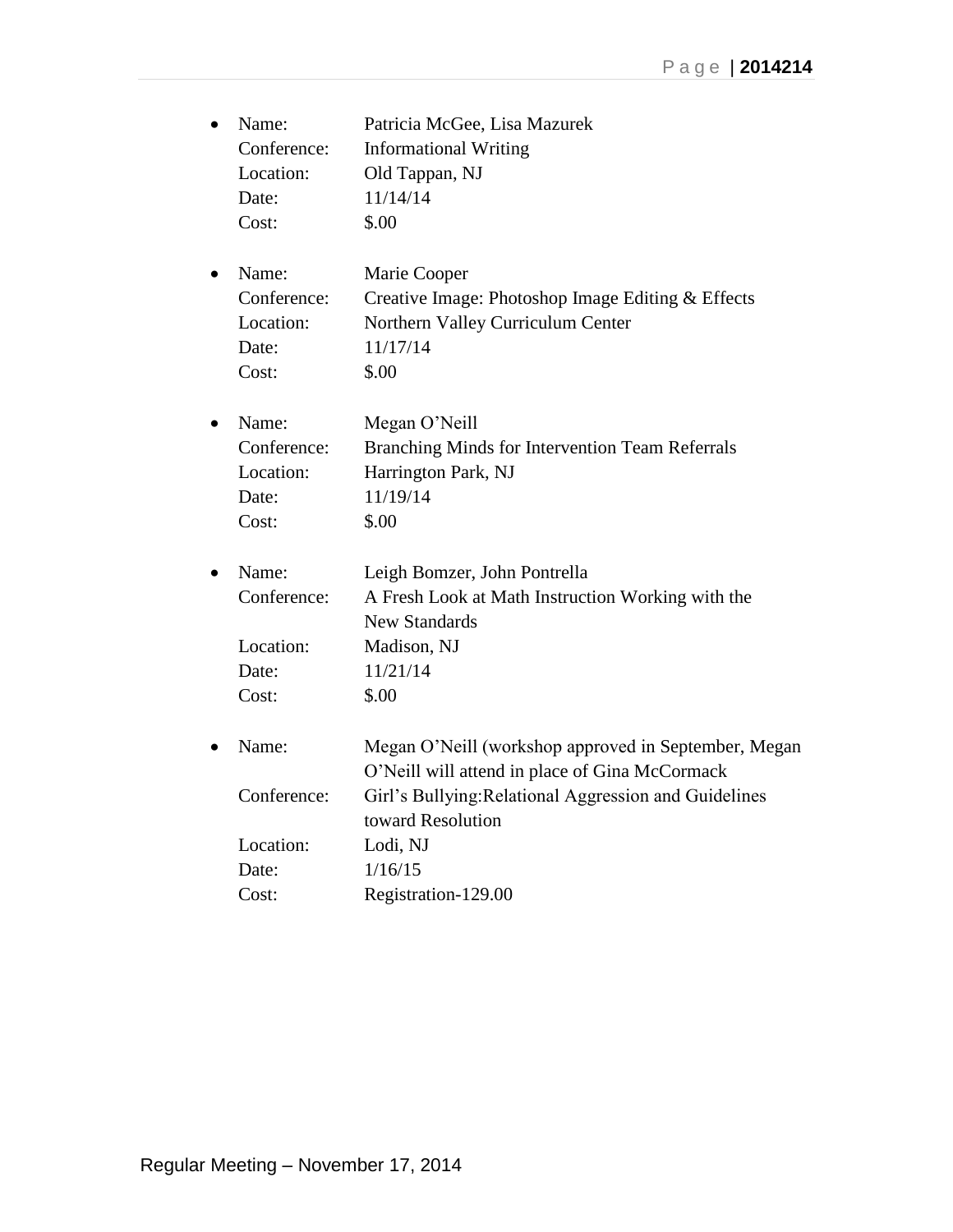## **A5. Rescinding of Mentoring**

rescind the following mentoring assignment:

| <b>Mentor</b> | Mentee         |
|---------------|----------------|
| Bonnie Malora | Megan O'Neill* |

\*Megan already has her Standard Certificate and under the new Administrative Code, should be mentored only by her supervisor.

approve reimbursing Megan for mentoring fees deducted from her paycheck for the months of September and October, total of \$110.00.

approve compensation to Bonnie Malora for mentoring completed for the months of September and October, total of \$110.00

### **A6. Athletic Schedules (Enclosure 2)**

approve the schedule for Girls and Boys Basketball for the 2014-2015 school year.

# **A7. Tuition**

post-approve, as of October 27, 2014,  $8<sup>th</sup>$  grade student #196124 to attend the Old Tappan Public School for Geometry class at a cost of \$2,599.10 prorated.

### **A8. Personnel-New Hire**

post-approve the following appointment for the 2014-2015 in accordance with the 2012-2013 salary schedule between the Norwood Board of Education and the Norwood Education Association, until such time as a successor agreement is reached:

| <b>NAME</b> | <b>POSITION</b>           | <b>RATE</b>      | <b>EFFECTIVE</b> |
|-------------|---------------------------|------------------|------------------|
| Tara Comny  | <b>Instructional Aide</b> | \$16.00/hr.      | 10/23/14         |
|             | 1:1 aide for              | not to exceed 29 |                  |
|             | student as needed         | hours/week       |                  |
|             | per her 504 plan          | No Benefits      |                  |

### **A12. Stipend Position\***

post-approve the following position for 2014-2015:

| <b>Concert Rehearsal</b> | Kyle Kubicki | Zero Period (\$45/45) |
|--------------------------|--------------|-----------------------|
|                          |              | minute period)        |
|                          |              |                       |

\*Stipend amounts are in accordance with the 2012-2013 schedule between the Norwood Board of Education and the Norwood Education, until such time a successor agreement is reached.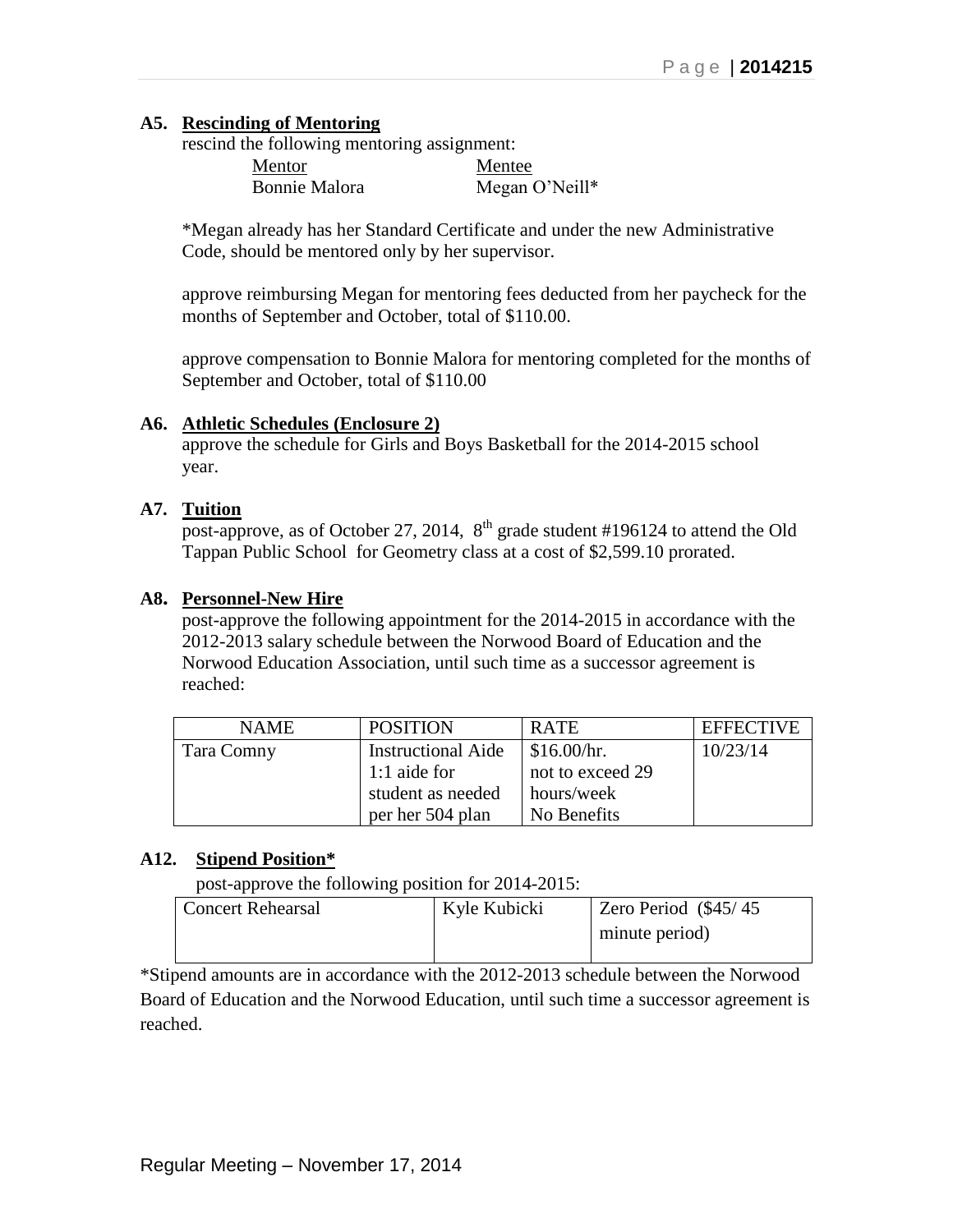# **A13. Personnel – Position Change**

approve the following change in contract effective 11/24/14:

| Name                   | <b>Position</b>    | Rate        |
|------------------------|--------------------|-------------|
| <b>Shelly Esposito</b> | From .7 FTE Speech | \$71,049.60 |
|                        | To .8 FTE Speech   |             |

# **A14. Substitute Teacher**

approve the following substitute teacher for the 2014-2015 school year: Andrea Sirianni Kelly Fiedler

# **A15**. **Family and Medical Leave request**

approve the Application for Family and Medical Leave from Jason Simodejka for 1/5/15 to 1/8/15, utilizing four personal days, for the birth of his child.

# **A16**. **Crowd Control**

approve Brendan O'Donnell to do crowd control at a rate of \$31.00/session.

# **A17**. **Discipline Report**

approve the following discipline report for the month of October: Suspension: 1

# **III. CURRICULUM COMMITTEE**

BE IT RESOLVED, pursuant to the recommendation of the Chief School Administrator, the Administrative Committee recommends the following resolution(s):

Motion to approve Curriculum items "C1" Moved by: Mr. Ross Seconded by: Mr. Rubin Vote: All In Favor

| <b>BOARD MEMBER</b>            | <b>AYE</b> | <b>NAY</b> | <b>ABSTAINED</b> | <b>ABSENT</b> |
|--------------------------------|------------|------------|------------------|---------------|
| Mr. Michael Sprague, President |            |            |                  |               |
| Mr. Joel Rubin, Vice President |            |            |                  |               |
| Mr. Edward Cammarata, Trustee  |            |            |                  |               |
| Ms. Sally Diaz, Trustee        |            |            |                  |               |
| Mr. Mathew Ross, Trustee       |            |            |                  |               |
| Mr. William Snyder, Trustee    |            |            |                  |               |
| Mr. G.C. Vaghasia, Trustee     |            |            |                  |               |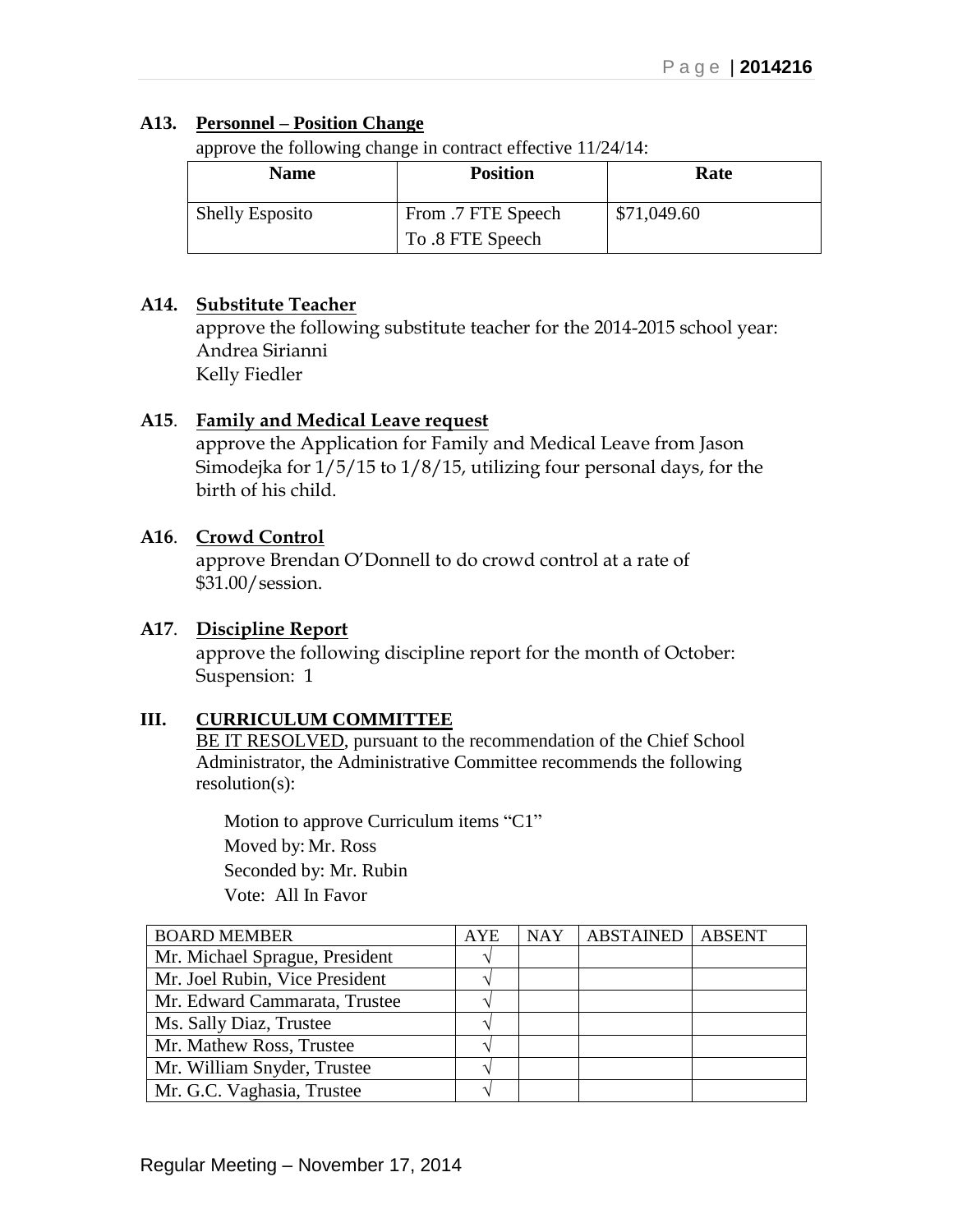# **C1. Field Trips**

approve the following field trip for the 2014-2015 school year:

• Music Dept.\* Location: Hershey, PA Cost to Student: \$145.00 Cost to District: \$.00 Transportation: Saddle River Tours

\*trip approved in September with cost information to follow

 $\bullet$  2<sup>nd</sup> Grade

Location: Meadowlands Environmental Center Cost to Student: \$20.00 Cost to District: \$.00 Transportation: Rinaldi Bus Co.

Student Council

Location: NJ Association of Student Councils winter workshop,

College of NJ – Ewing, NJ

Cost to Student: \$.00

Cost to District: \$696.00 approximate (288.00 registration fee & \$408.00

transportation)

Transportation: Rinaldi Bus Co

# **IV. FINANCE COMMITTEE**

BE IT RESOLVED, pursuant to the recommendation of the Chief School Administrator, the Finance Committee recommends the following resolution(s):

Motion to approve Finance items "F1-F7" Moved by: Mr. Rubin Seconded by: Mr. Ross Vote: All In Favor

| <b>BOARD MEMBER</b>            | <b>AYE</b>    | <b>NAY</b> | <b>ABSTAINED</b> | <b>ABSENT</b> |
|--------------------------------|---------------|------------|------------------|---------------|
| Mr. Michael Sprague, President | $\mathcal{N}$ |            |                  |               |
| Mr. Joel Rubin, Vice President |               |            |                  |               |
| Mr. Edward Cammarata, Trustee  |               |            |                  |               |
| Ms. Sally Diaz, Trustee        | ٦             |            |                  |               |
| Mr. Mathew Ross, Trustee       |               |            |                  |               |
| Mr. William Snyder, Trustee    |               |            |                  |               |
| Mr. G.C. Vaghasia, Trustee     | Л             |            |                  |               |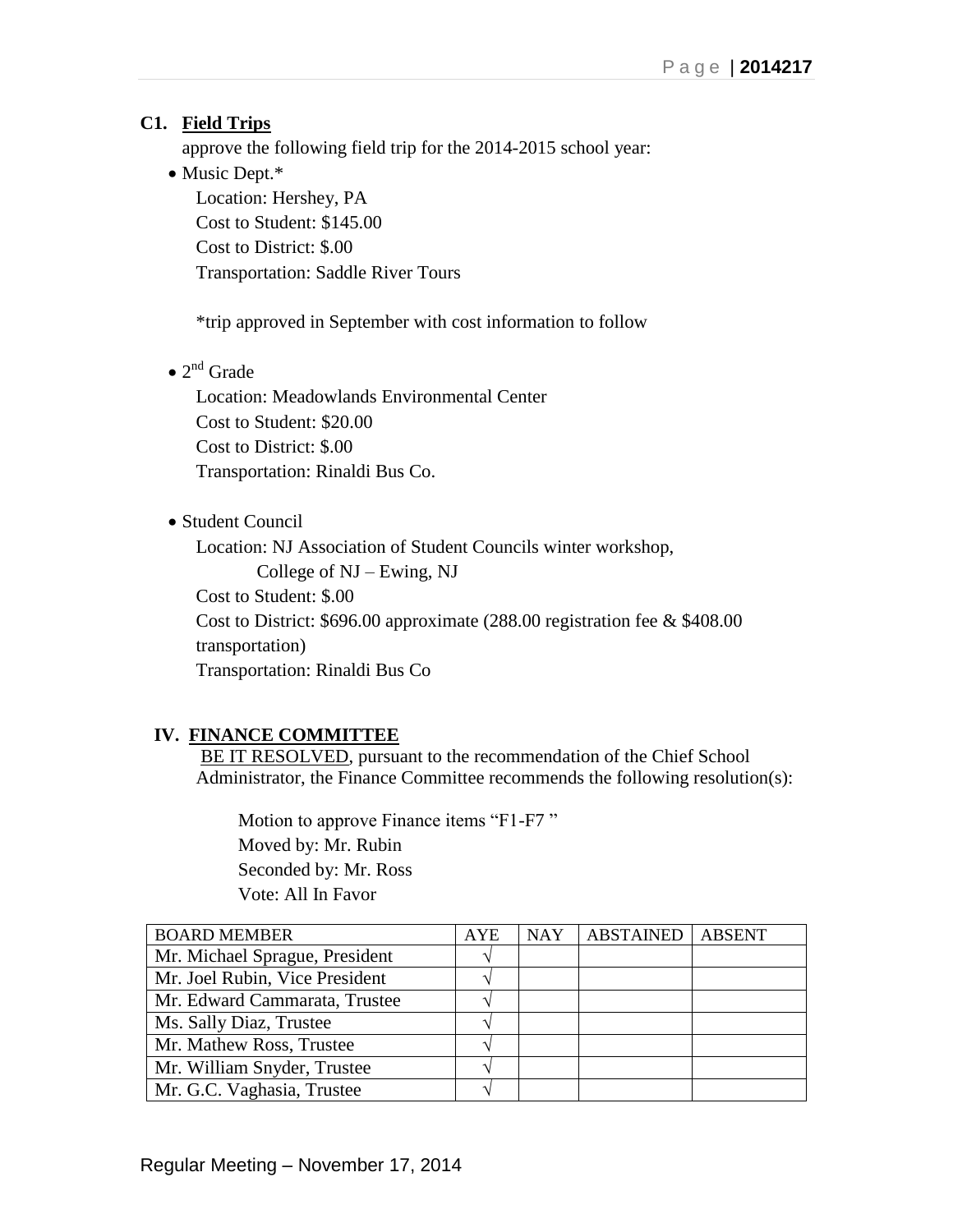### **F1. Disbursements**

post-approve October 31, 2014 Electronic Checks totaling \$128,058.58 having been audited and found correct and warrants issued therefore.

approve November 17, 2014 Monthly Disbursements totaling \$ 474,610.44 having been audited and found correct and warrants issued therefore.

post-approve the wire transfer of funds in the amount of \$481,285.12 from the General Account to Payroll Accounts to cover payroll expenditures for the month of October 2014.

### **F2. Transfers/Certification of Budgetary Status (Enclosure 3)**

authorize the Business Administrator/Board Secretary to make appropriation transfers with the Current Expense account of the 2014-2015 budget as of November 30, 2014.

# **F3. Financial Reports**

accept the Treasurer's and Secretary's Reports for the month of October, 2014, pursuant to N.J.A.C. 6:20-2.13(e)\*, we certify that as of November 17, 2014, after a review of the secretary's monthly financial report (appropriations section)and upon consultation with the appropriate district officials, to the best of our knowledge, no major account or fund has been over expended in violation of N.J.A.C. 6:20-2.13(b)\* and that sufficient funds are available to meet the District's financial obligations for the remainder of the fiscal year.

# **F4. Tuition Rates for the 2014 – 2015 School Year**

approve the tuition rate for the 2014-2015 School Year as follows:

Kindergarten - \$ 14,480 Grades 1-5 - \$ 12,318 Grades 6-8 - \$13,157 Learning and/or Lang. Dis. - \$ 29,875

# **F5. CAFR, Management Report & Audit Synopsis (Enclosure No. 4)**

approve/accept the Norwood Board of Education Comprehensive Annual Financial Management Report (CAFR), the Auditor's Management reports on Administration Findings, Financial Compliance and Performance, and Audit Synopsis for the Fiscal Year ending June 30, 2014 as detailed in Enclosure No. 4. *(will be available at the meeting)*

# **F6. Audit Recommendations & Corrective Action Plan (Enclosure No. 5)**

approve/accept the Norwood Board of Education School Audit Recommendations and School Audit Corrective Action Plan for the Fiscal Year ending June 30, 2014 as detailed in Enclosure No. 5. (No recommendations were found.) *(will be available at the meeting)*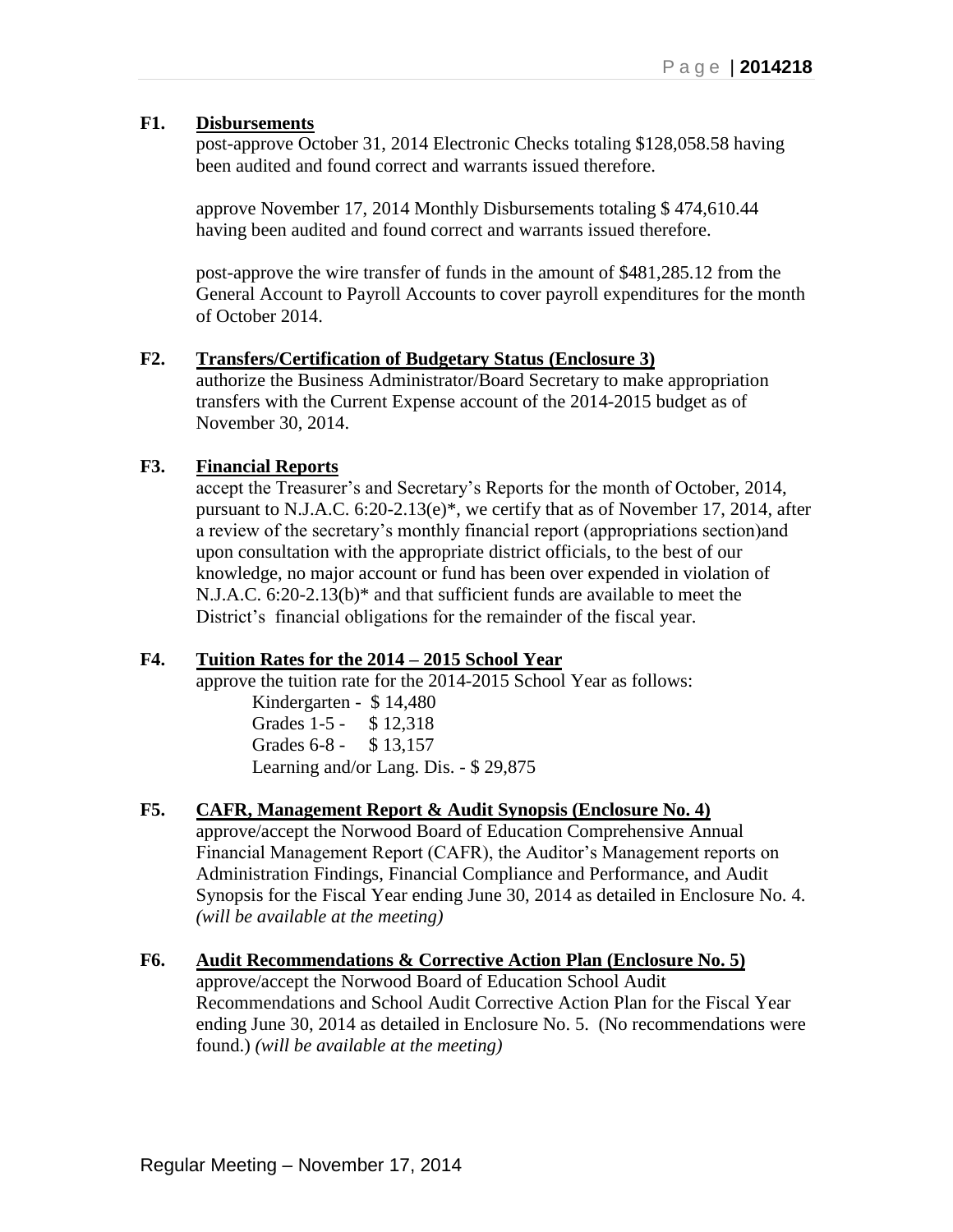## **F7. Building Use**

RESOLVED, that the Norwood Board of Education approves the application for USE OF SCHOOL FACILITIES made by the following groups/organizations listed below. The Board reserves the right to schedule school activities at any time;

| <b>GROUP/ORGANIZATION</b>               | <b>USE/PURPOSE/ROOM</b> | <b>DATES/TIMES</b>                | FEE  |
|-----------------------------------------|-------------------------|-----------------------------------|------|
|                                         |                         |                                   |      |
| $\overline{PTO/8}^{th}$ grade committee | Main hallway/Plant Sale | $12/11$ 6:15pm – 9:00pm           | None |
|                                         |                         | $12/12$ 2:45pm $-$ 4:00pm         |      |
| $\overline{PTO/8}^{th}$ grade committee | APR/Meeting             | 11/10/14                          | None |
|                                         |                         | $7:45 \text{pm} - 8:45 \text{pm}$ |      |
| Norwood Pack 120                        | <b>APR</b>              | 11/5/14                           | None |
| <b>Weblos Den Meeting</b>               |                         | 5:45pm-7:30pm                     |      |
| Norwood PTO                             | <b>Holiday Boutique</b> | $12/1/14$ 3-5 set up              | None |
|                                         |                         | 12/2-12/4/14 8:20-3               |      |
|                                         |                         | $12/4/14$ 4-7                     |      |

#### **New Business - none**

**Old Business - none**

### **Public Participation**

Moved by: Mr. Vaghasia Seconded by: Mr. Ross Time: 8:37pm

- Ms. Esposito spoke about her position approval from .7 to .8, but felt it is not adequate. She read a list of her responsibilities and her caseload and said she has always received superior evaluations.
- Ms. Bajakian asked about the status of negotiations and with our CSA Search.
- Mr. Rubin responded that there is no resolution to the teacher contracts but the wheels are in motion and we will continue to move forward.
- Mr. Sprague responded that the CSA position was advertised but there was not a tremendous response. Interviews took place over 3 nights with 6 candidates and no final decision was made. Mr. Ammerman will stay on until June 30, 2015 and can stay until November  $30<sup>th</sup>$ , by law.

# **Closed to the Public**

Moved by: Mr. Ross Seconded by: Mr. Rubin Time: 8:44pm